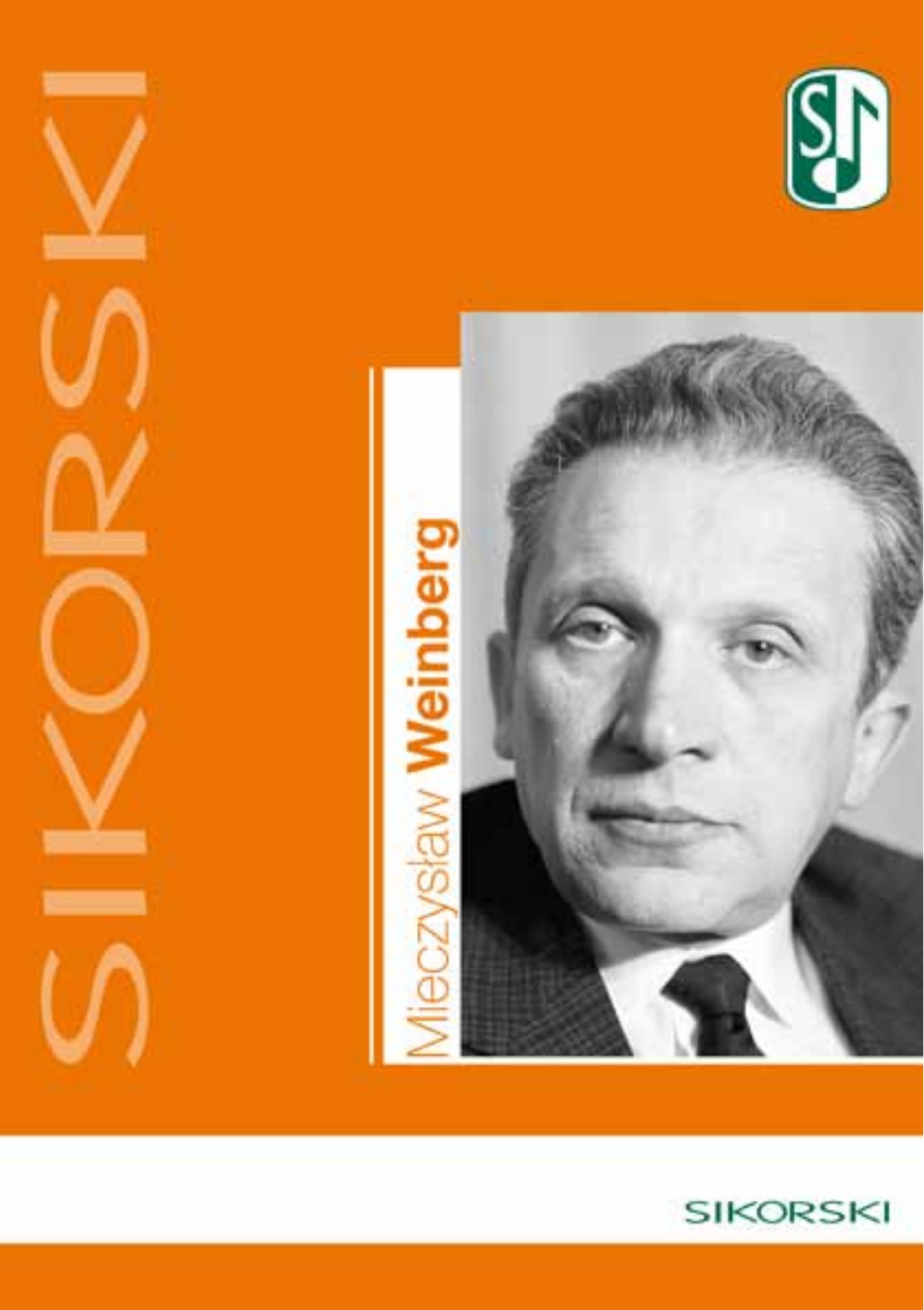# m i e c z y s l**/** a w **w e i n b e r g**

MBains Sep



**SIKORSKI MUSIKVERLAGE HAMBURG** 

**sik 4/5649**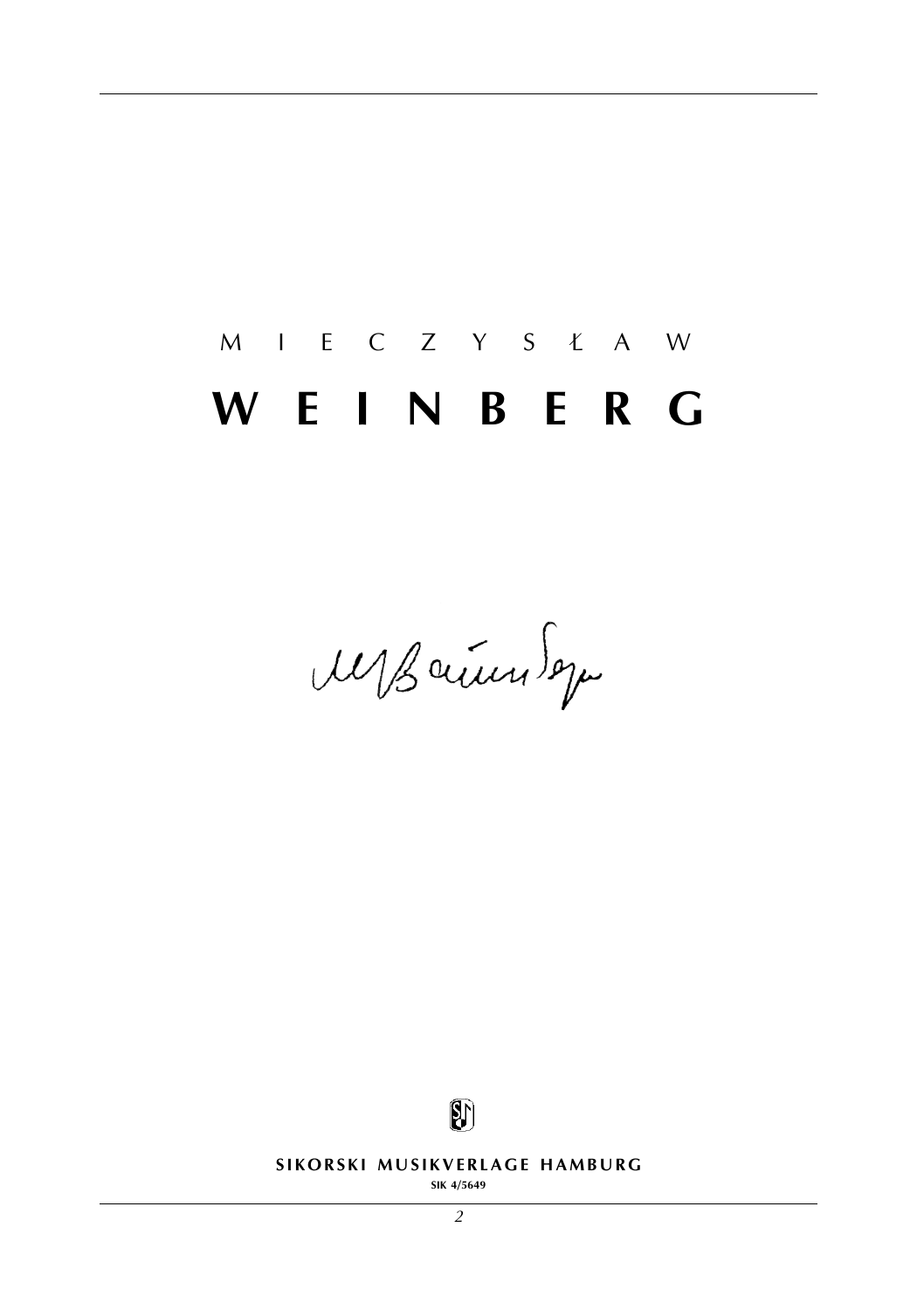### **contents**

## **Mieczysl/ aw weinberg** i n e n g l i s h . . . . . . . . . . . . . . . . . . . . . . . . . . . . . . . . . *4* **Mieczysl/ aw weinberg** i n g e r m a n . . . . . . . . . . . . . . . . . . . . . . . . . . . . . . . . . *5* **stage works** . . . . . . . . . . . . . . . . . . . . . . . . . . . . . . . *6* **orchestral works** . . . . . . . . . . . . . . . . . . . . . . . . . *8* **chamber music** . . . . . . . . . . . . . . . . . . . . . . . . . . . . *12* **incidental music to films** . . . . . . . . . . . . . . . . . . *17*

sikorski Musikverlage 20139 hamburg phone: (+ 49) (0)40 / 41 41 00-0 · fax: (+ 49) (0)40 / 41 41 00-41 www.sikorski.de · contact@sikorski.de **1 9 m a r c h 2 0 2 1** cover photo © olga rakhalskaya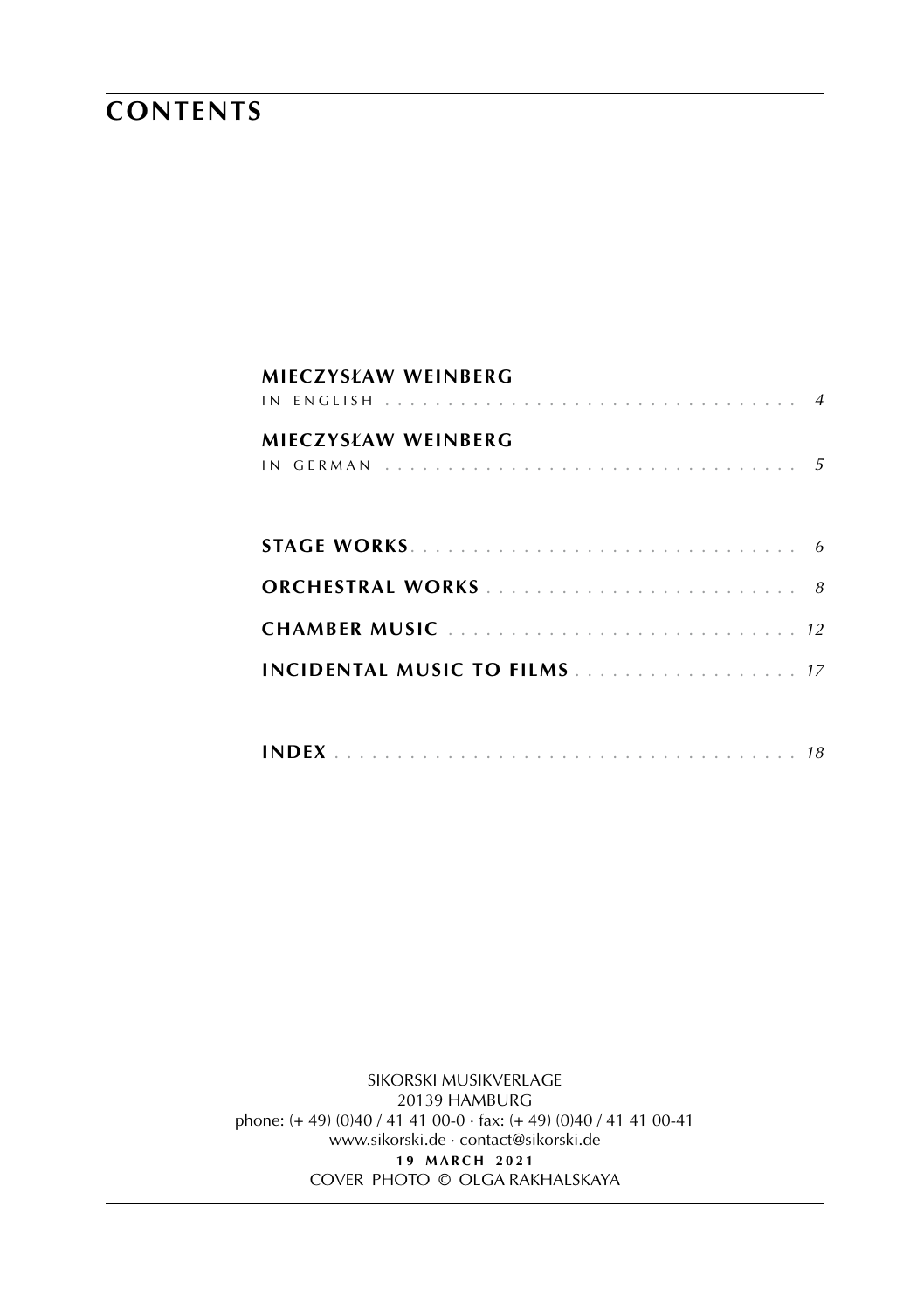### **mieczysl/ aw weinberg**

8 December 1919, Warsaw, – 26 February 1996, Moscow

The composer and pianist Mieczysław Weinberg, the son of a lewish theatre musician, came into contact with musical practice early in life; already at the age of twelve, he studied piano at the Warsaw Conservatory with Józef Turcyński. He seemed assured of a brilliant concert pianist's career – having already been invited to America – when the Second World War broke out. In 1939 Weinberg fled Warsaw, where his family was murdered shortly afterwards. He studied composition at the Minsk Conservatory with Vassili Zolotarëv, but again was forced to flee Hitler's troops, this time to Tashkent (Uzbekistan), where he worked as a rehearsal pianist at the opera. It was here that he became acquainted with the Jewish actor and theatre director Solomon Michailovich Michoéls (1890- 1948), whose daughter Natalia Vovsi he married. Weinberg's talent did not go unnoticed in Tashkent; Dmitri Shostakovich heard about him in Moscow; when he was sent a copy of the younger composer's First Symphony, Op. 10 (1942), he was so impressed that he immediately arranged a relocation permit in the capital city for the young couple so that Weinberg might have a better future. Shostakovich considered Weinberg to be one of the best composers and pianists. Their relationship, which lasted for over 30 years, was marked by mutual friendship and respect. They showed each other each new composition and often presented these works – in versions for piano four-hands or on two pianos – for the circle of their colleagues or in public. Like most creators of culture, Weinberg felt Stalinist terror after 1948 (he was imprisoned for three months in early 1953), but was able to live relatively unhindered in the background as a freelance composer. Since he refused to become a party member and join the campaign against 'formalism' he had relatively little official support during the period up to and including the 1960s. He earned his living with incidental compositions. When his works were performed, it was usually at the initiative of renowned interpreters such as Emil Gilels, David Oistrach, Maria Grinberg, Leonid Kogan, Mstislav Rostropovich, Alexander Gauk, Kirill Kondrashin, Kurt Sanderling, the Borodin Quartet and others. Today, Weinberg's extensive oeuvre is enjoying increasing international popularity. Weinberg was a People's Artist of the USSR (1980) and was awarded the State Prize (1990).

Weinberg was an extremely productive composer. From film and circus music to tragic grand opera, from simple melodies with easy accompaniments to complex twelve-tone music, he was a master of all forms, genres and stylistic directions. With virtuosity and elegance, but always judiciously and with balance, he used elements of Jewish, Polish, Russian and Moldavian folk music. He developed a very personal style with a clear, almost classical architecture. His melodic language – at times introverted and meditative-reflective, at other times full of effervescent joy of living – is particularly noted for its special richness.

*Ulrike Patow in MGG, Vol.* 17*, p.* 688*ff.*

Further works of Weinberg are published by Peer Musikverlag, Hamburg.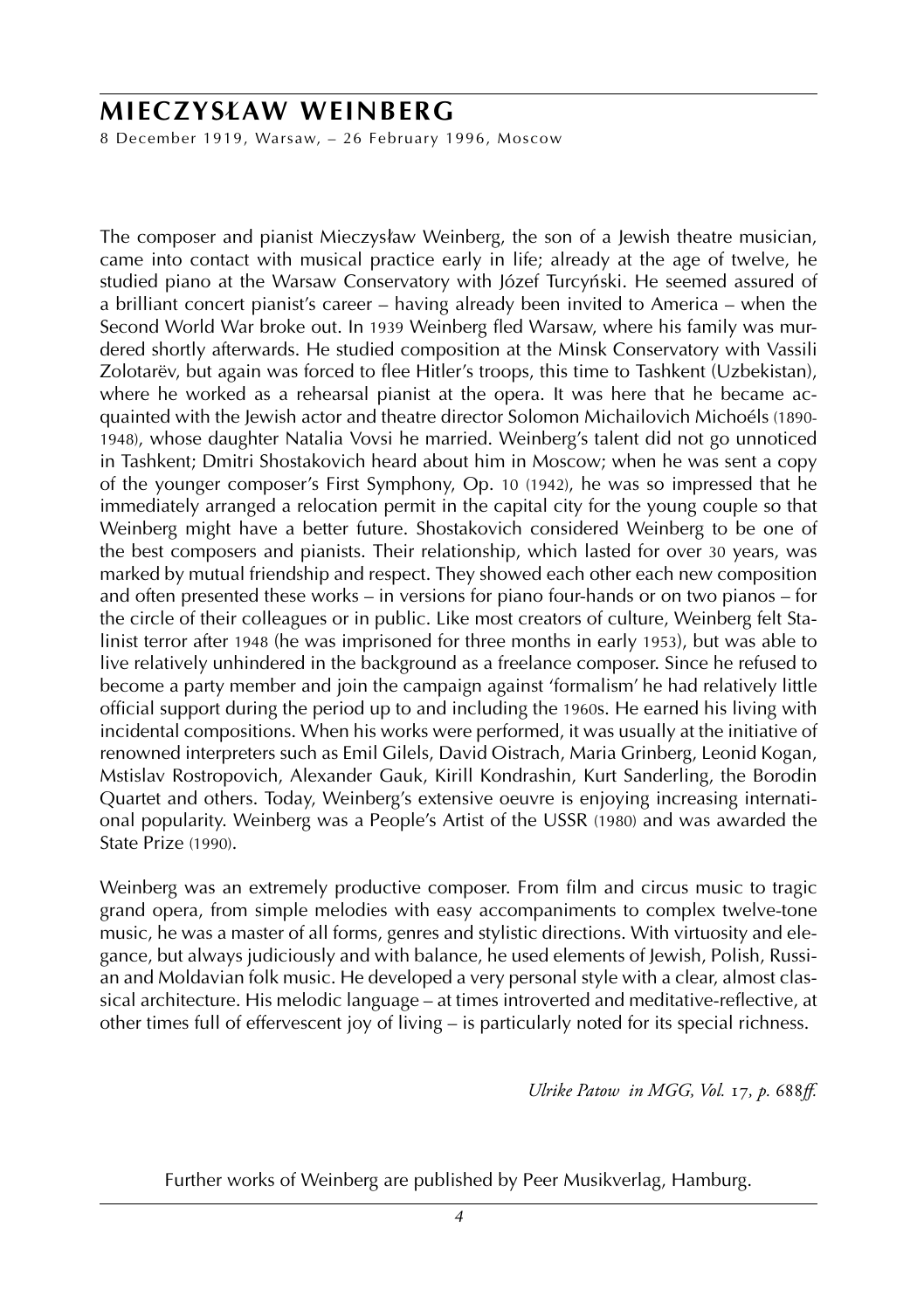### **mieczysl/ aw weinberg**

8. Dezember 1919, Warschau, – 26. Februar 1996, Moskau

Der Komponist und Pianist Mieczysław Weinberg kam als Sohn eines jüdischen Theatermusikers früh mit der Musikpraxis in Berührung und studierte bereits mit zwölf Jahren am Warschauer Konservatorium bei Józef Turcyński Klavier. Eine glänzende Karriere als Pianist schien ihm sicher – er hatte schon eine Einladung nach Amerika –, als der Zweite Weltkrieg ausbrach. Weinberg flüchtete 1939 aus Warschau, wo seine Familie kurze Zeit später ermordet wurde. Am Konservatorium in Minsk studierte er bei Vassili Zolotarëv Komposition, musste aber 1941 erneut vor Hitlers Truppen fliehen, diesmal nach Taschkent (Usbekistan), wo er als Korrepetitor an der Oper arbeitete. Hier lernte er den jüdischen Schauspieler und Theaterdirektor Solomon Michailowitsch Michoéls (1890-1948) kennen und heiratete dessen Tochter Natalja Vovsi. Das Talent Weinbergs blieb in Taschkent nicht unbemerkt; auf Umwegen erfuhr D. Schostakowitsch in Moskau davon, und als er dessen erste Symphonie op. 10 (1942) zugeschickt bekam, war er so beeindruckt, dass er dem Paar sofort eine Zuzugsgenehmigung in die Hauptstadt besorgte, um dem jungen Komponisten eine bessere Zukunft zu ermöglichen. Schostakowitsch schätzte Weinberg als einen der besten Komponisten und Pianisten. Freundschaft und Respekt voreinander prägten ihre über 30jährige Beziehung. Sie zeigten sich gegenseitig jede neue Komposition und stellten diese häufig gemeinsam – vierhändig oder an zwei Klavieren – im Kollegenkreis oder öffentlich vor. Nach 1948 bekam Weinberg wie die meisten Kulturschaffenden den Stalinistischen Terror zu spüren (Anfang 1953 war er drei Monate in Haft), konnte aber relativ unbehelligt und bescheiden im Hintergrund als freischaffender Künstler leben. Da er sich weigerte, Parteimitglied zu werden und sich der Kampagne gegen den ,Formalismus' anzuschließen, erfuhr er bis in die 1960er Jahre wenig Unterstützung von offizieller Seite. Mit Gelegenheitskompositionen bestritt er seinen Lebensunterhalt. Wenn er aufgeführt wurde, so meist nur auf Initiative namhafter Interpreten wie Emil Gilels, David Oistrach, Maria Grinberg, Leonid Kogan, Mstislav Rostropowitsch, Alexander Gauk, Kirill Kondraschin, Kurt Sanderling, dem Borodin-Quartett und anderen. Heute erfreut sich Weinbergs umfangreiches Œuvre stetig wachsender internationaler Beliebtheit. Weinberg war Volkskünstler der UdSSR (1980) und Staatspreisträger (1990).

Weinberg war ein äußerst produktiver Komponist. Von der Film- und Zirkusmusik bis zur großen tragischen Oper, von einer einfachen Melodie mit anspruchsloser Begleitung bis hin zu komplizierter Zwölftonmusik beherrschte er alle musikalischen Formen, Gattungen und Stilrichtungen. Mit Virtuosität und Eleganz, dabei aber behutsam und stets ausgewogen, nutzte er Elemente der jüdischen, polnischen, russischen und moldawischen Volksmusik. Er entwickelte einen sehr persönlichen Stil mit einer klaren, geradezu klassischen Architektur. Seine Melodik – mal introvertiert, meditativ-reflektierend, mal voll übersprudelnder Lebensfreude – zeichnet sich durch besonderen Reichtum aus.

*Ulrike Patow in MGG, Bd.* 17*, p.* 688*ff.*

Weitere Werke Weinbergs sind beim Peer Musikverlag, Hamburg erschienen.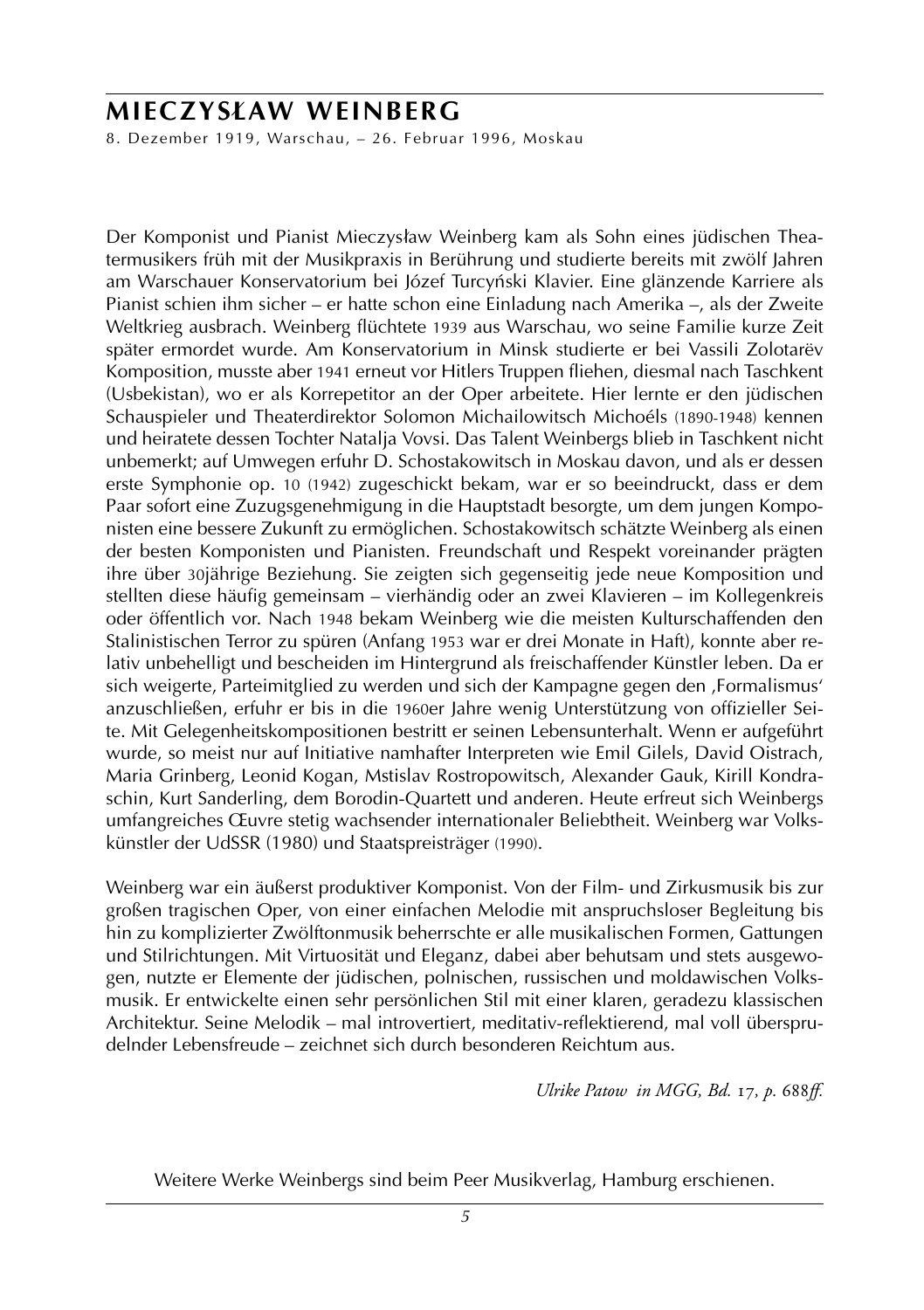### **stage works**

### **lady magnesia**, Op. 112 **1975**

Opera in one act by Mieczysław Weinberg after Bernard Shaw's farce 'Passion, Poison and Petrification' (Russian translation by V. Stanevich, English adaptation by David Fanning, German adaptation by Hans-Ulrich Duffek) *Dedicated To Rodion Konstantinovich Shchedrin*

**DRAMATIS PERSONAE:** Lord George Fitztollemache (tenor) – Lady Magnesia, his wife (soprano) – Phyllis, Lady Magnesia's maid (mezzo soprano) – Adolphus Bastable, valet (baritone)

2.0.2.alto sax.0 – 1.0.1.0 – drum set. 3 tom-t. guit/el.guit. bass guit. piano. harm. strings (1/1/1/1/1 or full set) – children's choir, female choir and male choir on tape (CD)

Duration: 50'

Première: 18 November 2009, Liverpool

Tom Raskin (Lord George Fitztollemache) – Emma Morwood (Lady Magnesia) – Carolina Krogius (Phyllis) – Phil Smith (Adolphus) – Ensemble 10/10 – Clark Rundell (conductor)

© Sikorski, Hamburg

### **the portrait**, Op. 128 **1980 1980**

Opera in three acts (eight tableaux) by Alexander Medvedev after Nikolai Gogol's short story (in Russian)

**DRAMATIS PERSONAE:** Chartkov, painter (tenor) – Nikita, his valet (baritone) – Journalist (baritone) – Lantern lighter (tenor) – Chartkov's painting teacher (baritone) – Owner of an artist store / Dignitary (bass) – Landlord / Count (baritone) – District chief / General (bass) – Market woman / Lady-in-waiting (soprano) – First merchant / First waiter / Turk (tenor) – Second merchant / Second waiter / Cavalryman of the Guards (tenor) – Third merchant (bass) – Distinguished lady (mezzo soprano) – Lisa, her daughter (soprano) – Nobleman (tenor)

Girl [from the "Psyche" painting] – Old man [from Petromikhali's portrait] – People at the market – Visitors at the vernissage (dancers and mute roles)

 $2(pice)$ .  $2(cor$  anglais).  $2(A \text{ clar}, B \text{ clar})$ .  $2(db \text{ bn}) - 3.2.1.0 - \text{perc}$  (timp, tgl, whip, rachet, tamb, bass dr, cym, tam-t, bells, glsp, vibr). harp. cel. piano. strings

Duration: full eve

Première: 20 May 1983, Brno, State Janáček Theatre

G. Ansimov (director) – Boris Blank (stage designer) – Vaclav Nosek (conductor)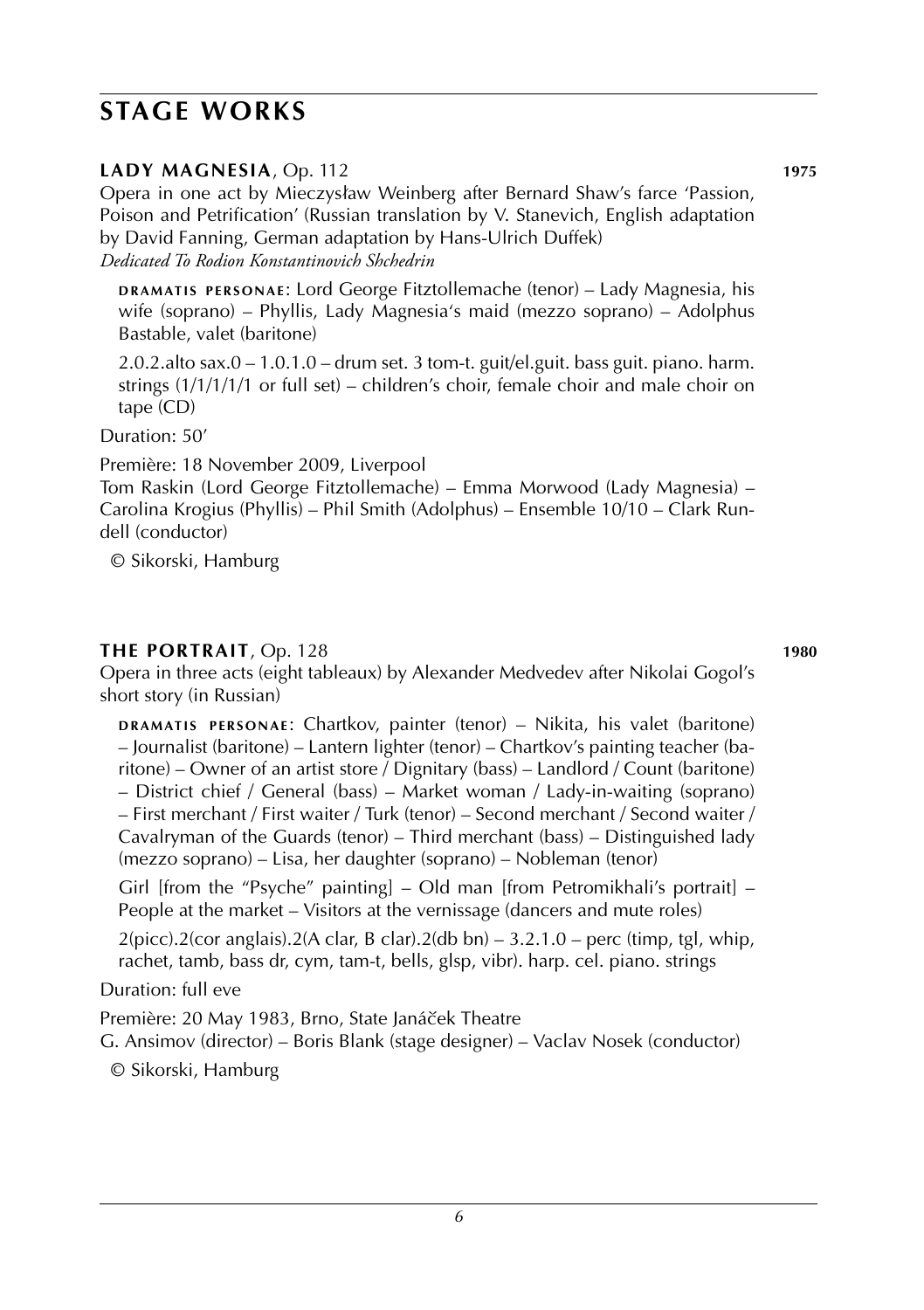### **stage works**

### **congratulations!**, Op. 111 **1975**-**1982**

Opera in two acts by Mieczysław Weinberg after Sholem Aleichem's play 'Mazl  $t$ ov

(Russian translation by M. Shambadal – German version by Ulrike Patow)

**DRAMATIS PERSONAE:** Beyla, cook (mezzo soprano) – Reb Alter, book lender (tenor) – Fradl, maid (soprano) – Khaim, the neighbour's valet (baritone) – Madame (soprano)

2(picc, alto fl).1(cor anglais).2(*A* clar, bass clar).1(db bn) – 3.1.1.0 – timp. perc (tamb, cym). harp. piano. strings

reduced version by Henry Koch: 1.1.1.1 – 0.1.0.0 – piano. strings

Duration: 75'

Première: 13 September 1983, Moscow, Moscow Chamber Opera Boris Pokrovsky (director) – N. Chigarev (stage designer) – A. Levin (conductor)

© Sikorski, Hamburg

### **the idiot**, Op. 144 **1986**-**1987**

Opera in four acts (ten tableaux) by Alexander Medvedev after Fyodor Dostoevsky's like-named novel (in Russian, German version by Brigitte Schrade) *Dedicated To Dmitri Dmitrievich Shostakovich*

**DRAMATIS PERSONAE: Prince Leo Nikolaevich Myshkin (tenor) – Nastasya Fi**lippovna (soprano) – Parfion Rogozhin (bass) – Lebedev (baritone) – Ivan Fyodorovich Epanchin, general (bass) – Elisaveta Prokofievna, his wife (contralto) – Aglaya, Alexandra and Adelaida, their daughters (mezzo soprano, soprano and mute role) – Ardalionich Ivolgin (Ganya), Epanchin's secretary (tenor) – Varvara (Varya), his sister (soprano) – Ganya's and Varya's parents (mute roles) – Afanassy Ivanovich Totsky, formerly Nastasya's lover (baritone) – Tochilnik (tenor)

Citizens of Rostov (3 tenors, 3 basses)

3(picc).3(cor anglais).4(*Eb* clar, bass clar).3.(db bn) – 4.3.3.1 – timp. 3-4 perc (tgl, tamb, side dr, bass dr, tam-t, bells, glsp, xyl, marimba). harp. cel strings – piano (on stage)

**REDUCED VERSION:** 1(picc).2.1(*Eb* clar).1(db bn) – 2.1.1.0 – timp. 2-3 perc (tgl, tamb, bass dr, tam-t, bells, glsp, xyl, marimba). harp. cel. piano. strings

Duration: 210'

Première (reduced version): 19 December 1991, Moscow, Moscow Chamber Opera Boris Pokrovsky (director)

Première (full version): 9 May 2013, Mannheim, Nationaltheater Thomas Sanderling (conductor)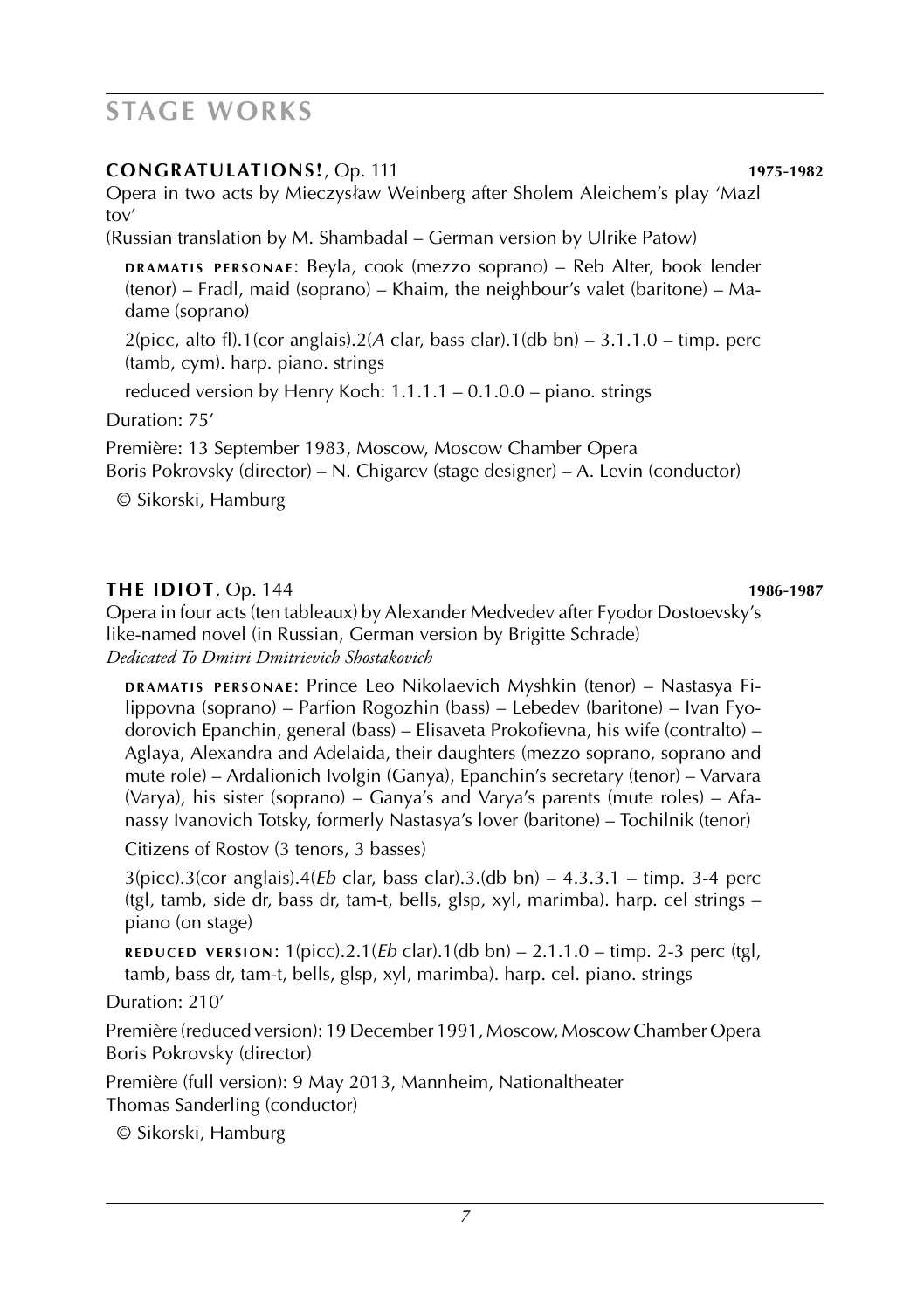#### **sinfonietta no. 1**, Op. 41 **1948**

*Dedicated to the Friendship of the Peoples of the USSR*

- *1*. Allegro risoluto  $\mathcal{L} = 108-112$
- 2. Lento  $({}_{\bullet} = 88-96)$
- *3*. Allegretto  $\vec{a} = 112 116$
- *4*. Vivace  $(a = 80-84)$

 $3(pice).2.2.2 - 4.3.3.1 - timp.$  perc (tambourine, side dr, bass dr, cym). harp. strings

#### Duration: 20'

First performance: 13 November 1948, Kiev Kiev Philharmonic Orchestra – Nathan Rakhlin (conductor)

© Sikorski, Hamburg

#### **fantasia for violoncello and orchestra**, Op. 52 **1951**-**1953**

*Dedicated to Yuri Abramovich Livitin*

one movement: Adagio – Andantino leggiero – Adagio – Allegro con fuoco – Andantino leggiero – Adagio

 $1.0.0.0 - 3.1.0.0 -$  strings

Duration: 20'

First performance: 23 November 1953, Moscow Daniil Shafran (violoncello) – Nina Musinian (piano)

© Sikorski, Hamburg

### **THE CRANES are FLYing 1957**

Fantasia for piano and orchestra on music to the film of the same name. Arrangement by Paul Haletzki (1966)

one movement: Moderato assai

 $2.2.2.2 - 4.3.3.0 -$  timp. strings

Duration: 5'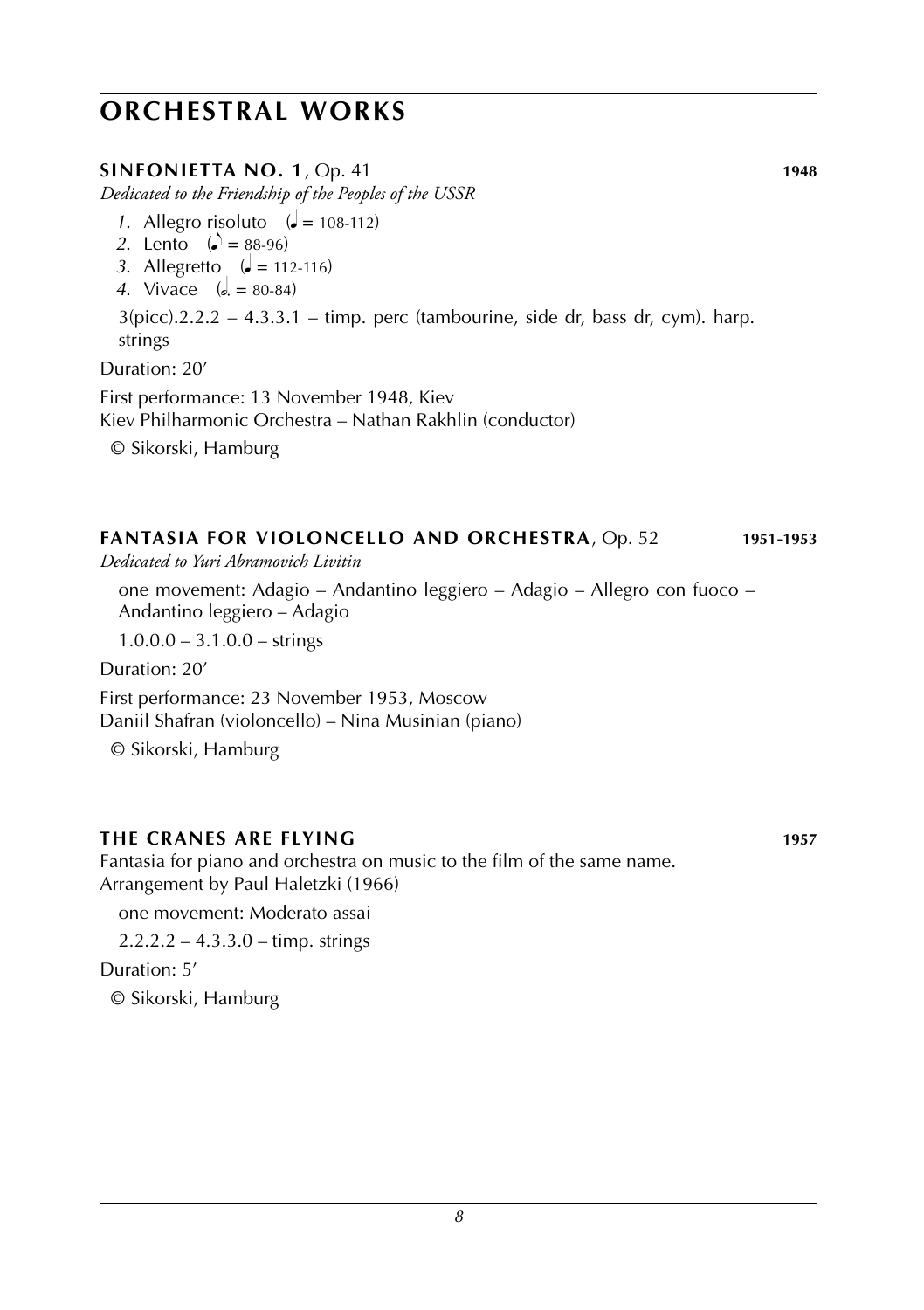### **concerto for violin and orchestra**, Op. 67 **1959**

*Dedicated to Leonid Kogan*

- *1.* Allegro molto  $\begin{bmatrix} a \\ = 132 \end{bmatrix}$
- 2. Allegretto  $\left( = 120 \right)$
- 3. Adagio  $\left(\right) = 58$ )
- 4. Allegro risoluto  $\left( \bullet \right)$  = 152)

 $3(picc).2.3(bass clar).3(db bn) - 4.2.0.0 - perc (timp, tamb, side dr, tam-t, xyl).$ harp. cel. strings (18/16/14/12/9)

#### Duration: 26'

First performance: 12 February 1961, Moscow Leonid Kagan (violin) – Symphonic Orchestra of the Moscow Philharmonic – Gennadi Rozhdestvensky (conductor)

© Sikorski, Hamburg · *score:* **s i k 2429** · *piano reduction:* **s i k 2443**

### **symphony no. 6**, Op. 79 **1962**-**1963**

for boys' choir and orchestra on words by Lev Kvitko (No. 2), Samuil Galkin (No. 4) and Mikhail Lukonin (No. 5) Translations into Russian by M. Svetlov (No. 2) and V. Potapov (No. 4)

*Dedicated to Viktoria Weinberg*

- *1*. Adagio sostenuto  $\left( \right) \sim 40-44$ )
- *2*. I've broken a little box *Allegretto* (q ~ 88-96) *Andante* (q ~ 52-54) *Allegretto*  $(a \sim 160)$
- 3. Allegro molto  $\left( \right)$  ~ 184-192)
- 4. A ditch is dug in red clay *Largo*  $(a \sim 60.63)$
- *5.* Sleep peasefully, oh, people *Andantino* ( $\sqrt{6}$  ~ 63-69) Andante ( $\sqrt{6}$  ~ 52-54)

3(picc).3(cor anglais).4(*Eb* clar, bass clar).3 – 6.4.3.1 – timp. 3 perc (tgl, woodbl, tambourine, side dr, bass dr, cym, tam-t, bells, xyl). harp. cel. strings

Duration: 45'

First performance: 12 November 1963, Moscow Boys' Choir of the Moscow Choir School – Symphonic Orchestra of the Moscow Philharmonic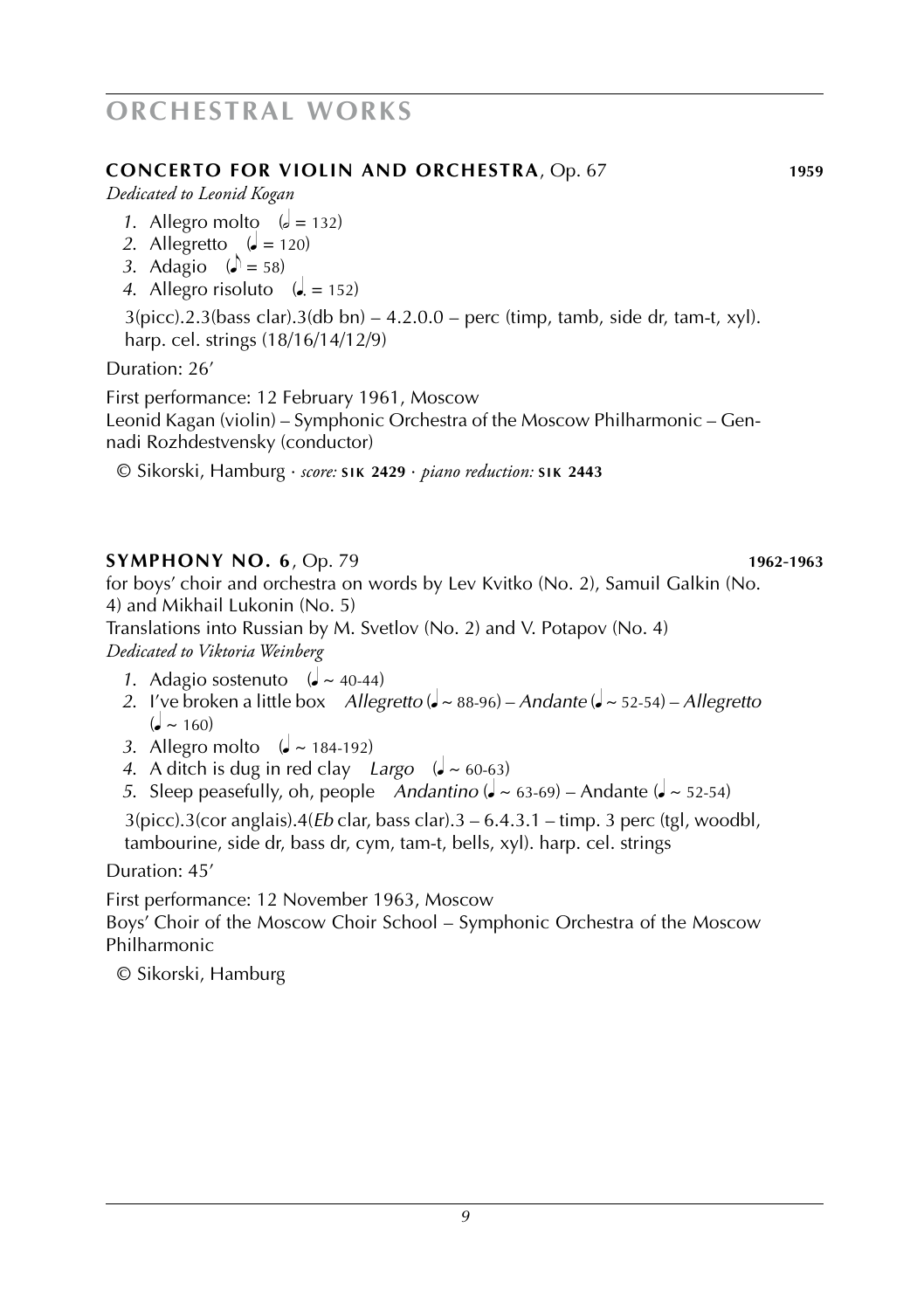#### **concerto for trumpet and orchestra**, Op. 94 **1966** -**1967**

*Dedicated to Timofei Alexandrovich Dokshitser*

- *1.* Etudes *Allegro molto*  $(a \sim 152)$
- *2*. Episodes *Andante* (q ~ 69) *attacca*
- *3*. Fanfares *Andante Allegro Andante Presto Andantino Allegro Presto – Andante – Allegretto* ( $\bullet \sim 69$ )

3(picc).3(cor anglais).3(*Eb* clar, bass clar).3 – 4.0.0.0 – perc (timp, chime bells, whip, 3 woodbl, tamb, side dr, bass dr, cym, bell, xyl, vibr). harp. cel. strings

#### Duration: 24'

First performance: 6 January 1968, Moscow Symphonic Orchestra of the Moscow Philharmonic – Timofei Dokshitser (trumpet)

© Sikorski, Hamburg

#### **SYMPHONY NO. 10**, Op. 81 **1968**

for string orchestra *Commissioned by and dedicated to Rudolf Barshai and the Moscow Chamber Orchestra*

- *1.* Concerto grosso *Grave*  $(2 \sim 69)$
- 2. Pastorale *Lento*  $(2 \sim 44)$
- *3*. Canzona *Andantino* (q ~ 58)
- 4. Burleque *Allegro molto* (d. ~ 108)
- *5*. Inversion *L'istesso tempo*

strings (8/0/4/3/2)

Duration: 32'

First performance: 10. December 1968, Moscow Moscow Chamber orchestra – Rudolf Barschai (conductor)

© Sikorski, Hamburg

#### **concerto for clarinet and string orchestra**, Op. 104 **1970**

- *1*. Allegro  $\left( \right) \sim 132$
- 2. Andante  $\left( \bullet \right \approx 80)$
- 3. Allegretto  $\left( \right)$  ~ 108)

### Duration: 24'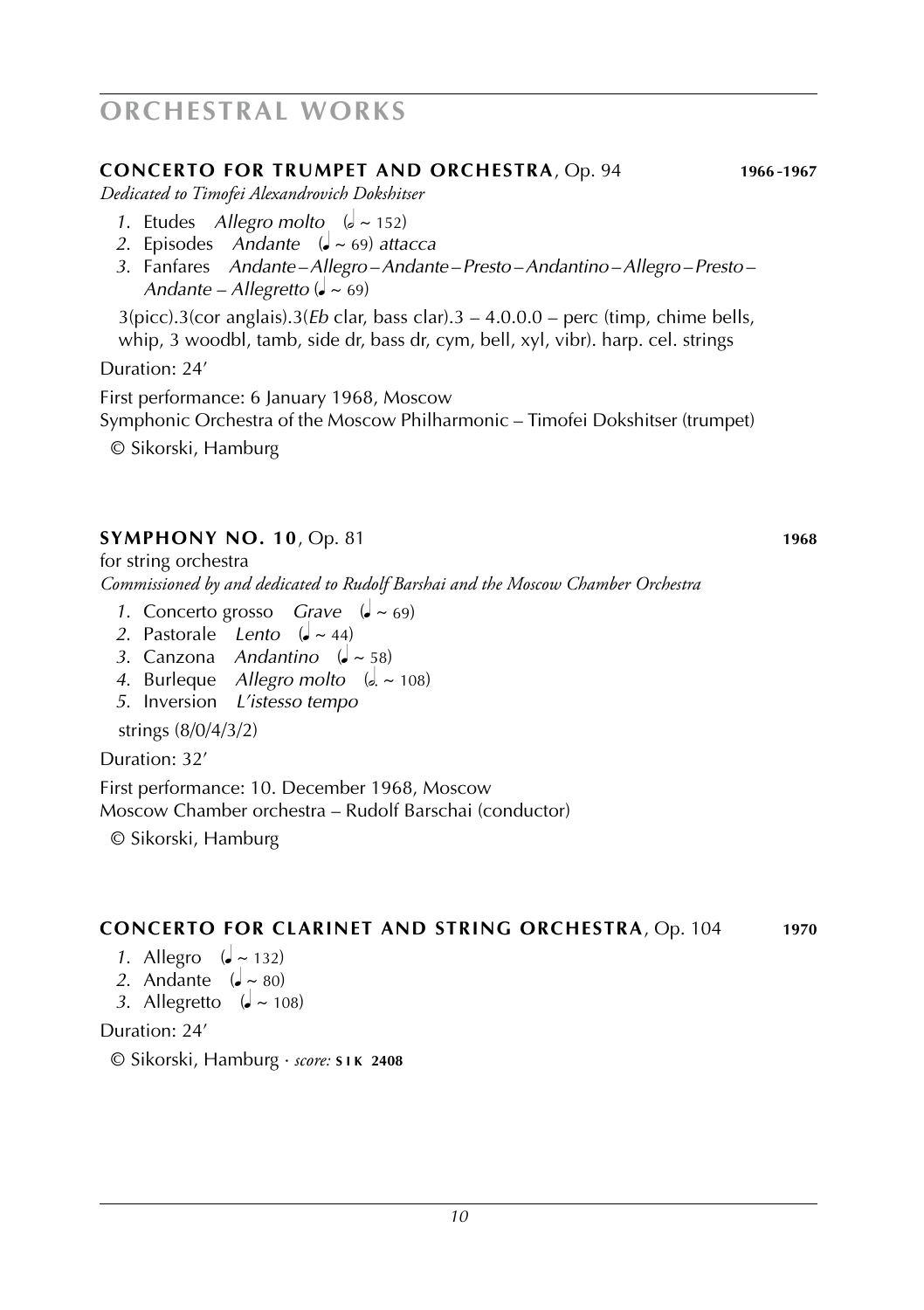### **symphony no. 12**, Op. 114 **1975**-**1976**

*Dedicated to the memory of Dmitri Dmitrievich Shostakovich*

- 1. Allegro moderato ( $\sim$  80) Doppio movimento Doppio più lento a tempo Largo
- 2. Allegretto  $\left($ **,**  $\sim$  76)
- 3. Adagio  $\left(\frac{1}{2} \times 54\right)$
- *4*. Allegro ( $\sqrt{2}$  ~ 168) Adagio ( $\sqrt{2}$  ~ 63)

3(picc).3(cor anglais).4(*Eb* clar, bass clar).3(db bn) – 4.4.3.1 – perc (timp, cym, marimba). harp. cel. strings

Duration: 60'

First performance: 13 October 1979, radio broadcast

© Sikorski, Hamburg · *score:* **s i k 2438**

### **SYMPHONY NO. 14**, Op. 117 **1977**

*Dedicated to Vladimir Ivanovich Fedoseev*

one movement: Laro ( $\sim 60$ ) – Allegro ( $\sim 144$ ) – Doppio più lento – Meno mosso ( $\rightarrow \sim 69$ ) – Adagio ( $\rightarrow \sim 63$ ) – Pocchissimo più mosso – Moderato ( $\rightarrow \sim 92 \cdot \rightarrow \sim 88$ ) 4(picc, alto fl).3(cor anglais).4(*Eb* clar, bass clar).3(db bn) – 6.4.4.0 – perc (timp, tgl, whip, 2 woodbl, rattle, tambourine, side dr, bass dr, cym, tamt, bells, xyl). cel. piano. strings

Duration: 20'

First performance: 8 October 1980, Moscow

Symphony Orchestra of the USSR Broadcast – Vladimir Fedoseev (conductor)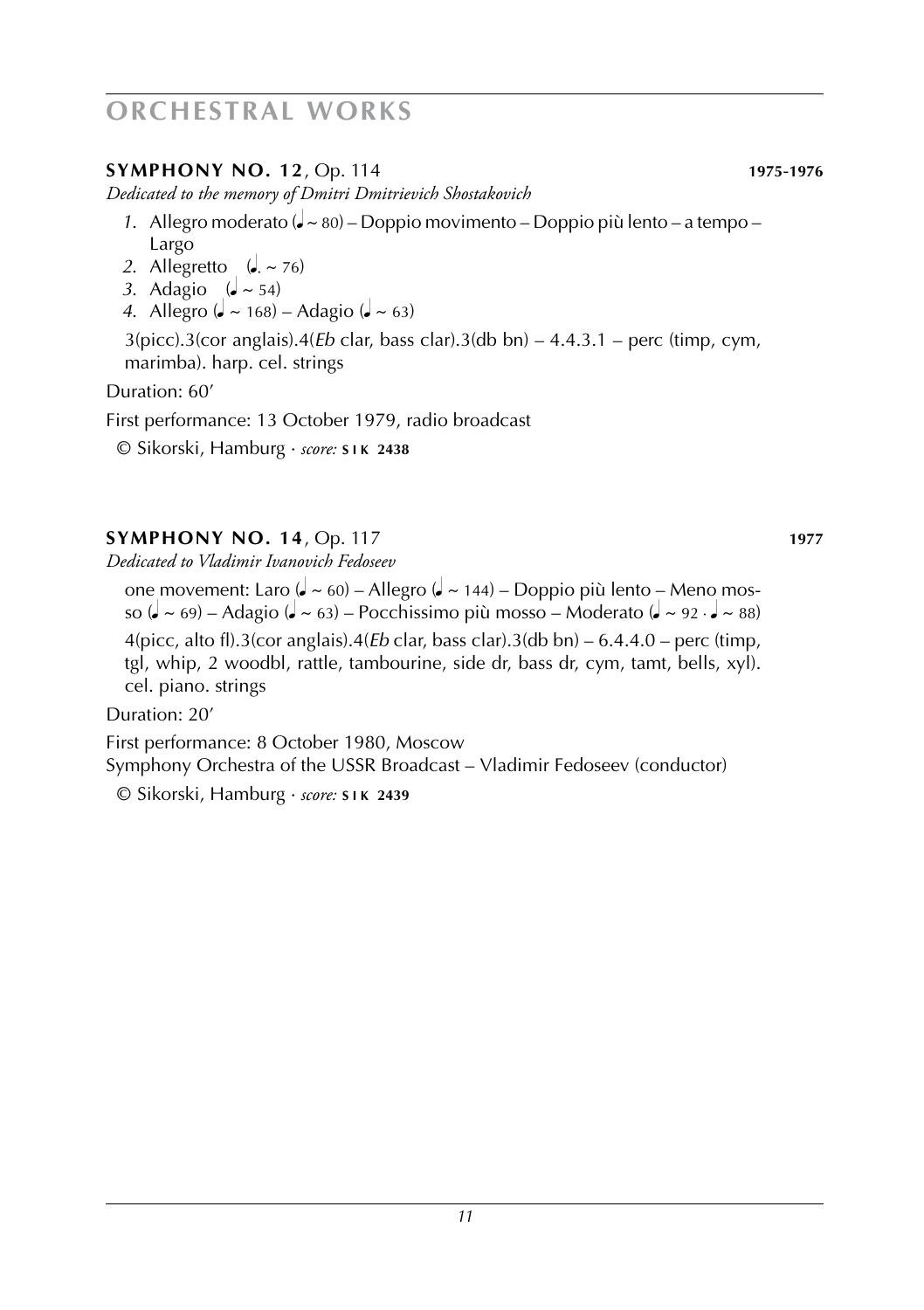#### **sonata for piano no. 3**, Op. 31 **1946**

*Dedicated To Lev Abeliovich*

- *1*. Allegro tranquillo  $\left( \right) \sim 126$
- 2. Adagio  $\left(\sqrt{260}\right)$
- 3. Moderato con moto  $(e^{\theta} \sim 60)$

Duration: 20'

First performance: 5 October 1946, Moscow M. Grinberg

© Sikorski, Hamburg · *score:* **s i k 2421**

#### **sonata for piano no. 5**, Op. 58 **1956**

*Dedicated to Boris Alexandrovich Chaikovsky*

- *1*. Allegro  $(a. \sim 108)$
- 2. Andante  $\left( \bullet \sim 66 \right)$
- 3. Allegretto  $\left( \bullet \sim 152 \right)$

Duration: 15'

First performance: 9 November 1958 L. Brumberg

© Sikorski, Hamburg · *score:* **s i k o r s k i 2422**

### **sonata for piano no. 6**, Op. 73 **1960**

*1*. Adagio ( $\sqrt{\sim}$  42 – Andante  $\sqrt{\sim}$  60)

2. Allegro molto  $\left(1 - 120\right)$ 

Duration: 12'

First performance: 26 February 1964, Moscow M. Mdivani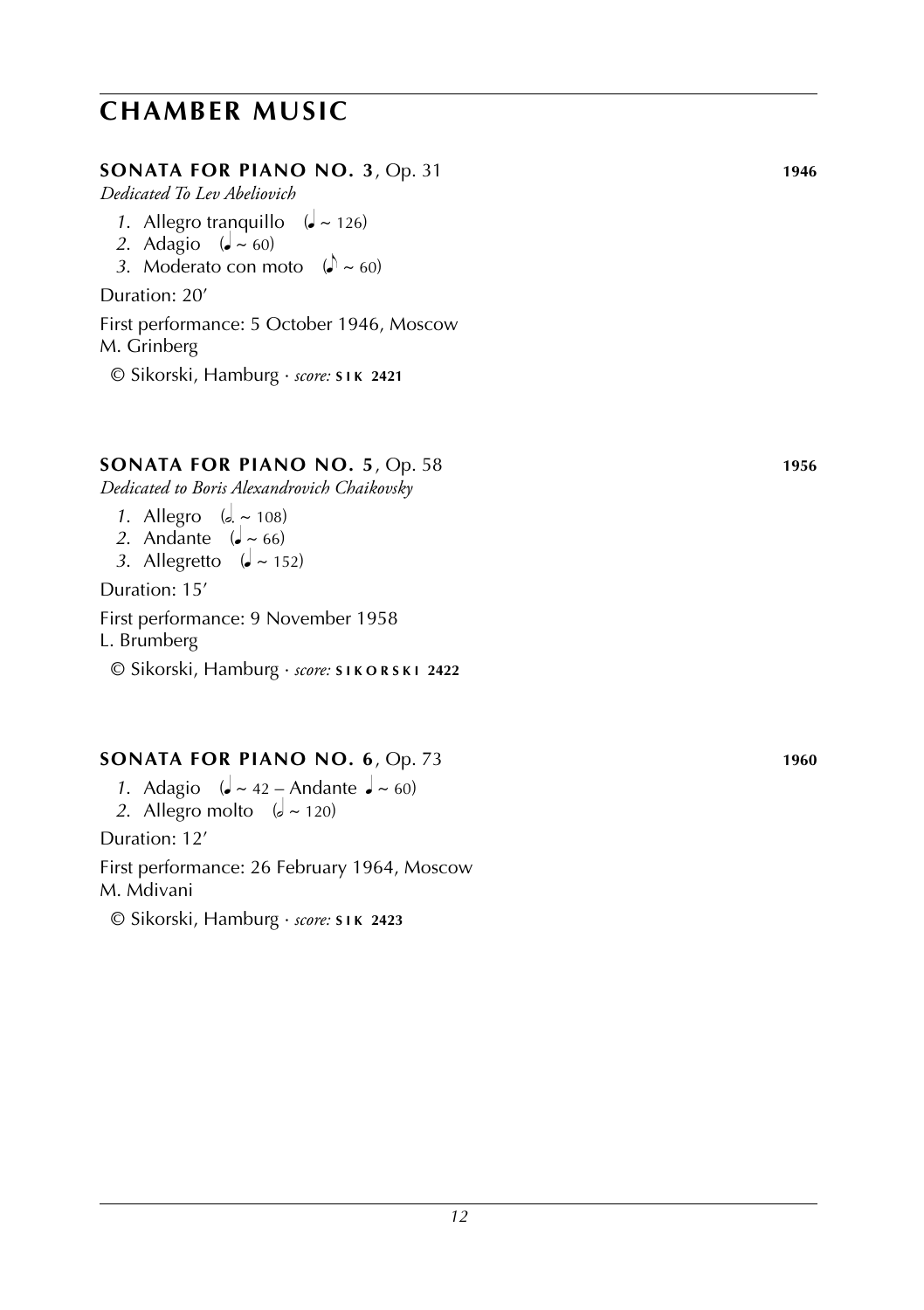### **sonata for solo violin no. 1**, Op. 82 **1964**

*Dedicated to Mikhail Fikhtengolts*

- 1. Adagio  $\left(\frac{1}{2} \times 60\right)$
- 2. Andante  $\left( \right) \sim 50$
- 3. Allegretto  $(a. \sim 63)$
- *4*. Lento (q ~ 69) *attacca*
- *5*. Presto  $(a \sim 176)$

#### Duration: 24'

First performance: 31 December 1965, Moscow Mikhail Fikhtengolts

© Sikorski, Hamburg · *score:* **s i k 2432**

### **sonata for solo violin no. 2**, Op. 95 **1967**

*Dedicated to Mikhail Fikhtengoltz*

- *1*. Monody *Allegro moderato* ( $\sqrt{2}$  184)
- 2. Rests *Andantino grazioso*  $(2 \times 80)$
- *3*. Intervals *Presto agitato*  $(a 96)$
- *4.* Replies *Andante non tanto* ( $\bullet$  ~ 50)
- *5*. Accompaniment *Allegretto leggiero* ( $\sqrt{2}$  ~ 108)
- 6. Invocation *Lento affetuoso*  $(2 \times 84)$
- *7.* Syncopes *Vivace marcato*  $(2 \sim 192)$

Duration: 15'

First performance: 22 February 1970, Moscow Mikhail Fikhtengolts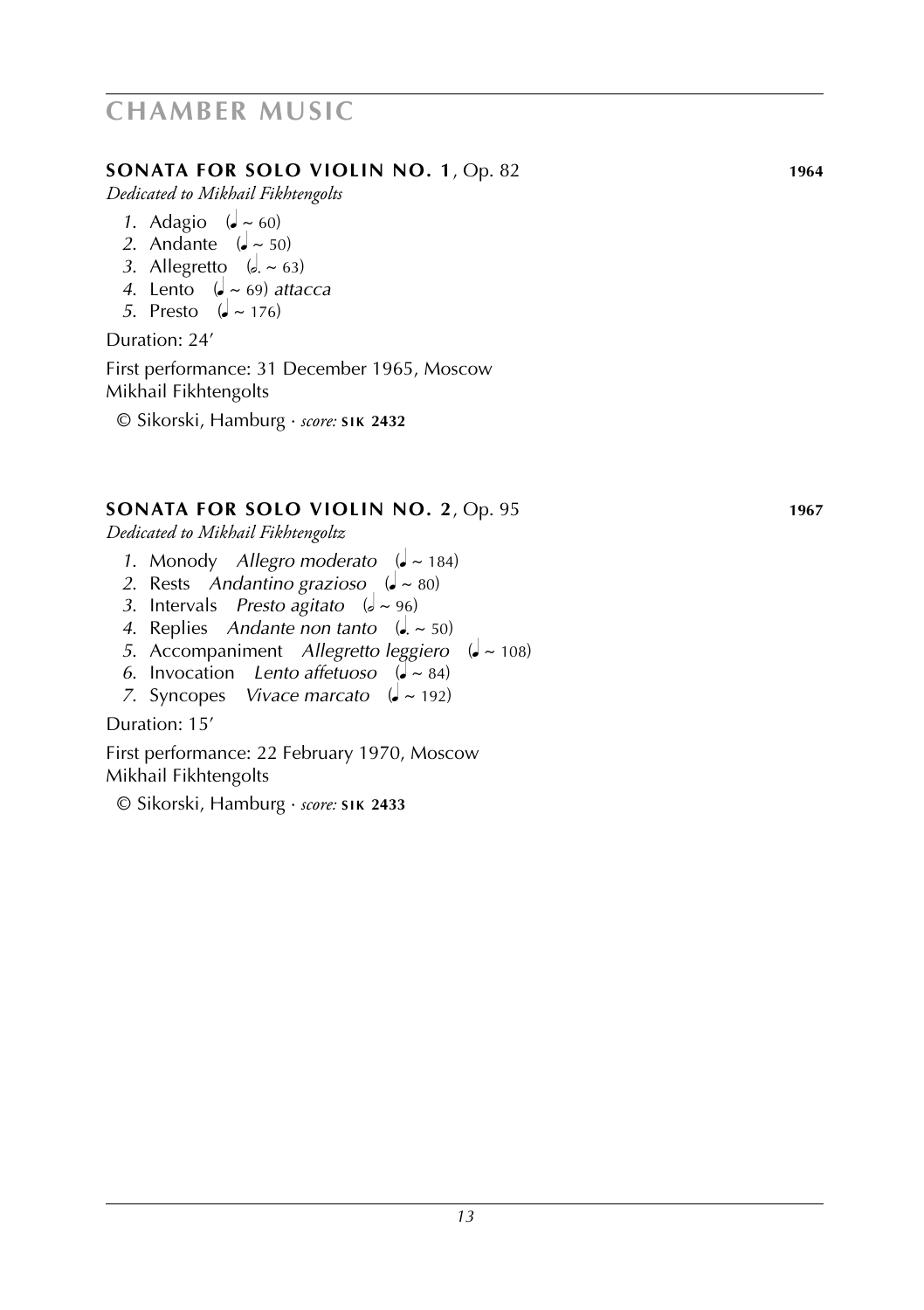| TWENTY-FOUR PRELUDES FOR VIOLONCELLO SOLO, Op. 100 | 1968 |
|----------------------------------------------------|------|
| 1. $\sqrt{84}$                                     |      |
| 2. $\bullet \sim 184$                              |      |
| 3. $\bullet \sim 80$                               |      |
| 4. $\bullet$ ~ 76                                  |      |
| 5. $\bullet \sim 60$                               |      |
| 6. $\bullet$ ~ 168                                 |      |
| 7. $\bullet$ ~ 116                                 |      |
| 8. $\bullet \sim 176$                              |      |
| 9. $\bullet \sim 160$                              |      |
| 10. $\bullet + \bullet$ ~ 100                      |      |
| 11. $\bullet$ ~ 54                                 |      |
| 12. $\bullet$ ~ 42                                 |      |
| 13. $\sqrt{92}$                                    |      |
| 14. $\bullet$ ~ 108                                |      |
| 15. $\bullet$ ~ 76<br>16. $\bullet$ ~ 132          |      |
| 17. $\bullet$ ~ 160                                |      |
| 18. $\sigma \sim 63$                               |      |
| 19. $\bullet$ ~ 160                                |      |
| 20. $\bullet$ ~ 76                                 |      |
| 21. $\bullet$ ~ 116                                |      |
| 22. $\bullet$ ~ 132                                |      |
| 23. $\bullet \sim 63$                              |      |
|                                                    |      |

*24.*  $\bullet^{\!\top} \sim 88$ 

Duration: 35'

### **string quartet no. 13**, Op. 118 **1977**

*Dedicated to the Borodin Quartet*

one movement:  $\sqrt{2}$   $\sim$  58 –  $\sqrt{2}$   $\sim$  100 –  $\sqrt{2}$   $\sim$  92 – Meno mosso –  $\sqrt{2}$   $\sim$  116 –  $\sqrt{2}$   $\sim$  63 –  $\sqrt{2}$   $\sim$  58

Duration: 15'

<sup>©</sup> Sikorski, Hamburg · *score:* **s i k 2420**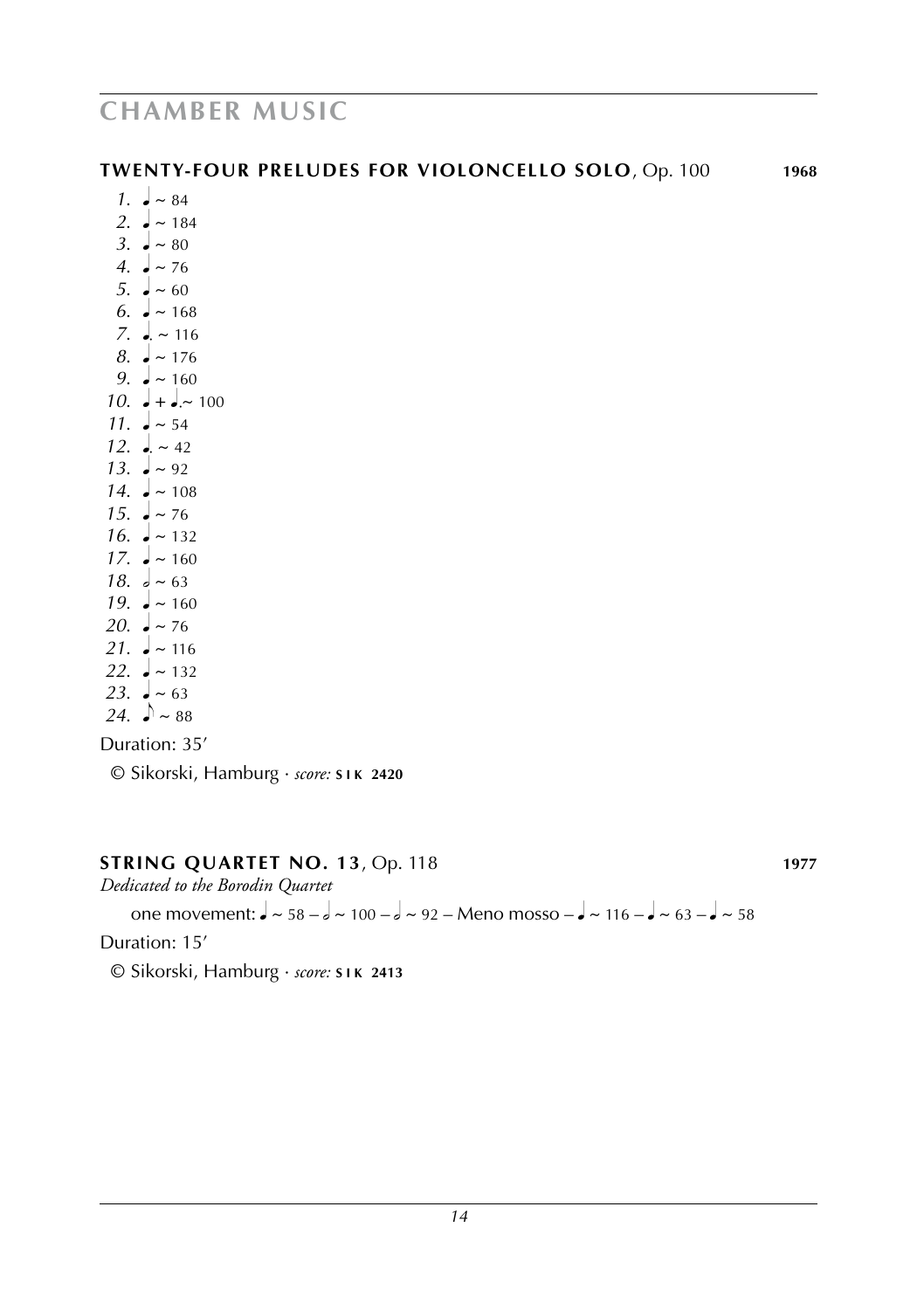**three palms**, Op. 120 **1977** Poem on verses by Mikhail Lermontov for soprano and string quartet *Dedicated to Boris Ivanovich Tishchenko* Duration: 23'

First performance: 28 November 1984, Moscow Galina Pisarenko (soprano) – Borodin String Quartet

© Sikorski, Hamburg · *score:* **s i k 2430**

### **STRING QUARTET NO. 14**, Op. 122 **1978**

*Dedicated to Yuri Abramovich Levitin*

- *1*. q. ~ 96 *attacca*
- *2*. q ~ 63 *attacca*
- *3*. q ~ 108 *attacca*
- *4*. q. ~ 54 *attacca*
- $5. \, \, \text{m} \sim 152$

Duration: 23'

© Sikorski, Hamburg · *score:* **s i k o r s k i 2414**

### **string quartet no. 15**, Op. 124 **1980**

*Dedicated to the Moskontsert Quartet (Evgenia Alikhanova, Valentina Alykova, Galina Kokhanovskaya, Maria Yanushevskaya)*

- *1*. q ~ 69 *attacca*
- *2*. q ~ 56 *attacca*
- *3*. q. ~ 84 *attacca*
- *4*. q ~ 112 *attacca*
- *5*. q ~ 192 *attacca*
- *6*. q ~ 176 *attacca*
- *7*. q. ~ 72 *attacca*
- *8*. q ~ 80 *attacca*
- $9. \, \, \frac{1}{2} \sim 60$

Duration: 26'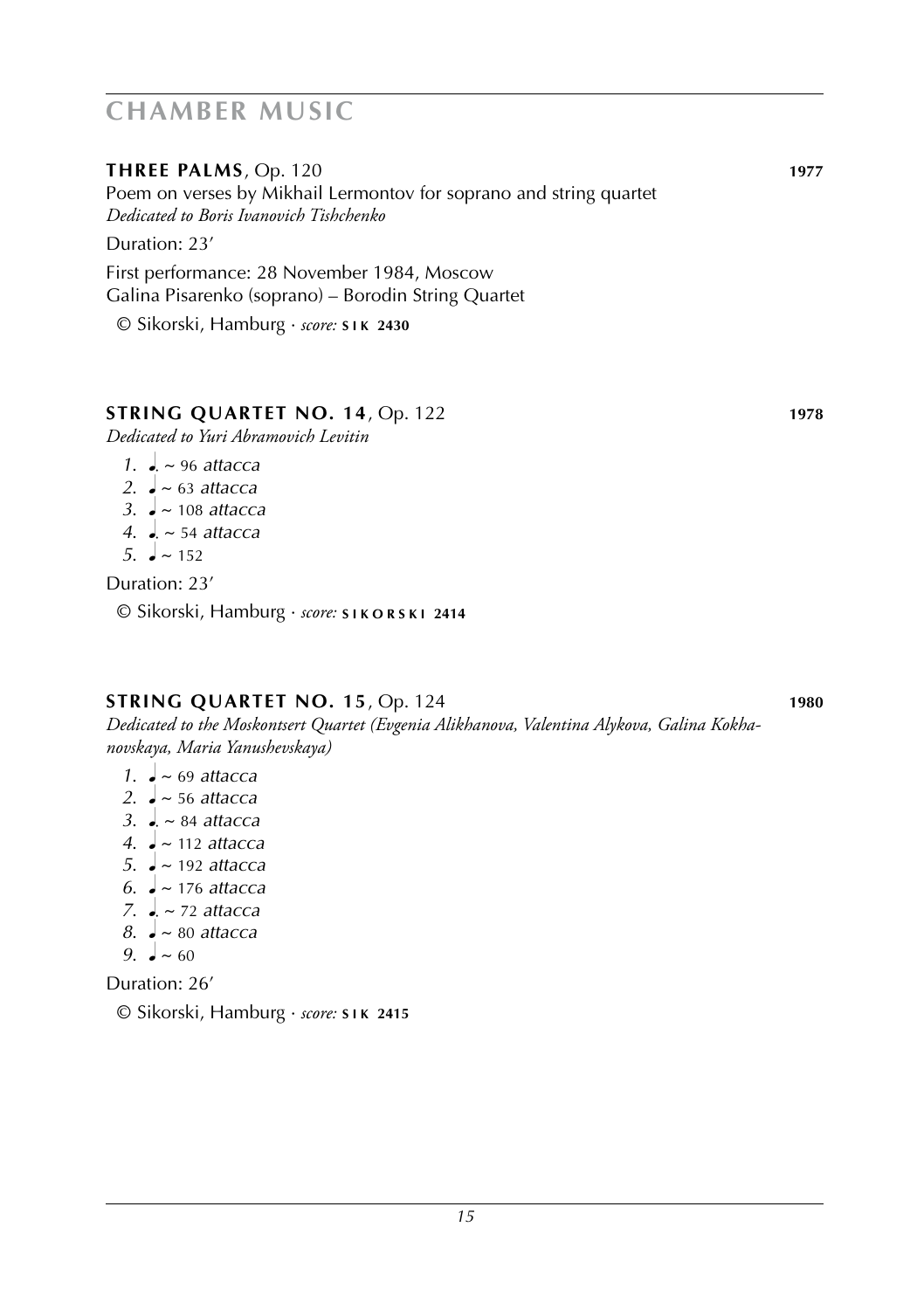### **sonata for bassoon solo**, Op. 133 **1981**

*Dedicated to Valeri Popov*

- *1*.  $\sqrt{2}$  ~ 112
- 2.  $\sqrt{2}$  ~ 108
- 3.  $\sqrt{258}$
- 4.  $\sqrt{2}$  ~ 138

Duration: 21'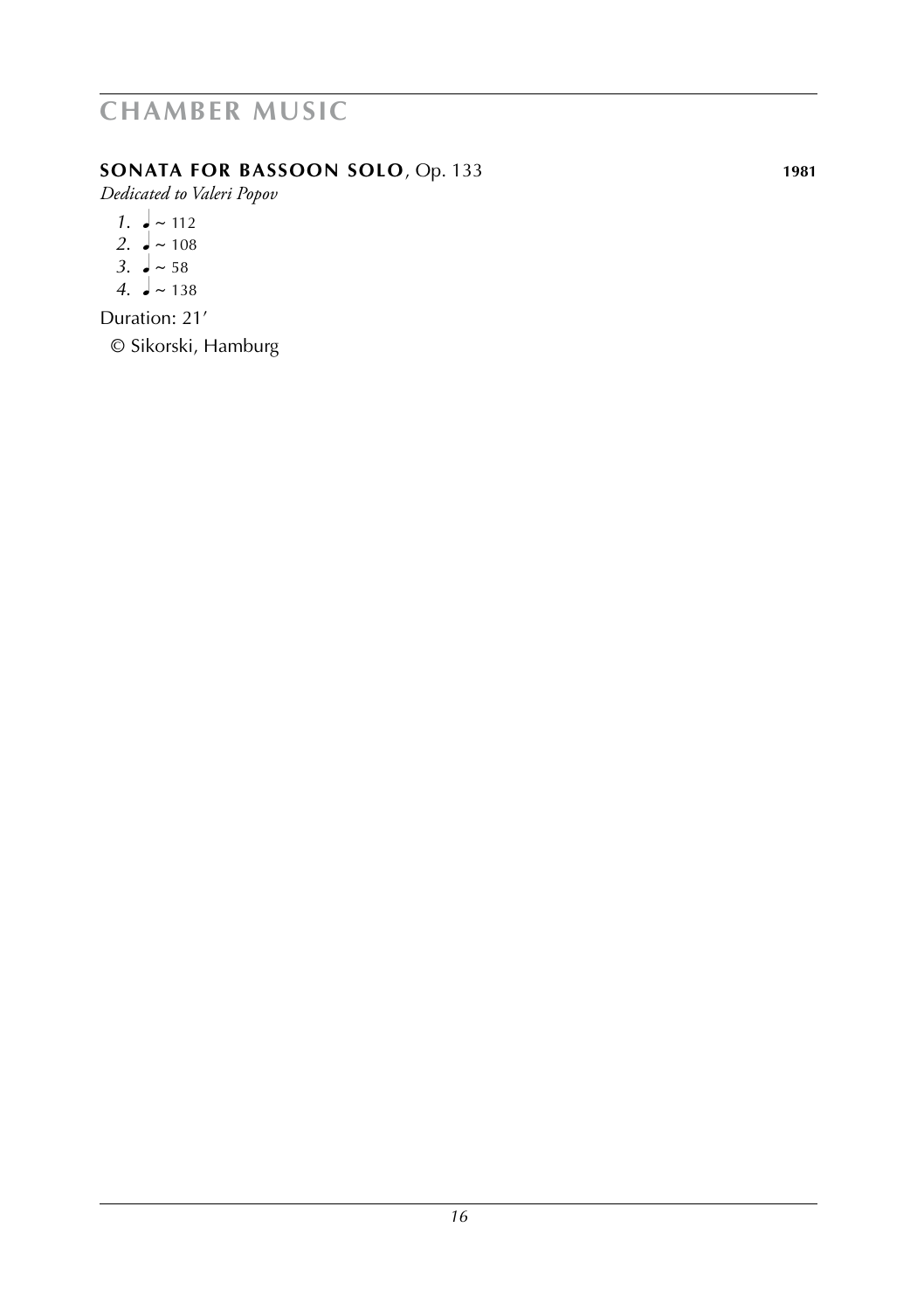## **incidental music to films**

### **THE CRANES are FLYing 1957**

[Letyat zhuravli] 33 numbers Duration: 27' © Sikorski, Hamburg

| <b>TOPTYSHKA, THE LITTLE BEAR</b> (animated cartoon)<br>[Toptyshka] | 1963 |
|---------------------------------------------------------------------|------|
| 11 numbers                                                          |      |
| © Sikorski, Hamburg                                                 |      |
|                                                                     |      |

### **the running of a palfrey 1968**

[Beg inokhodtsa] 24 numbers © Sikorski, Hamburg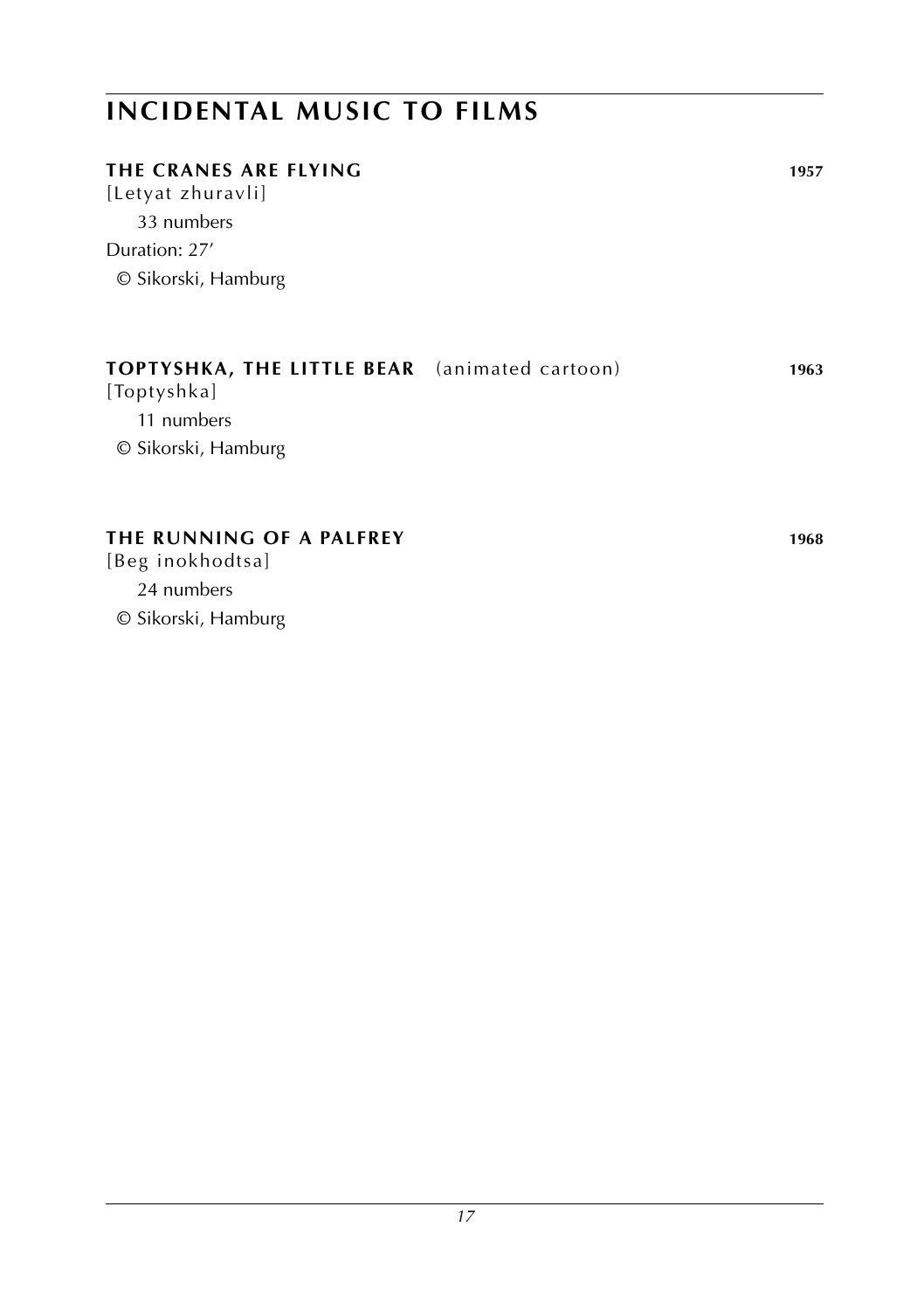## **index of works**

| Concerto for Clarinet and String Orchestra, Op. 104  10 |  |
|---------------------------------------------------------|--|
|                                                         |  |
|                                                         |  |
|                                                         |  |
| Fantasia for Violoncello and Orchestra, Op. 52.  8      |  |
|                                                         |  |
|                                                         |  |
|                                                         |  |
|                                                         |  |
|                                                         |  |
|                                                         |  |
|                                                         |  |
|                                                         |  |
|                                                         |  |
|                                                         |  |
|                                                         |  |
|                                                         |  |